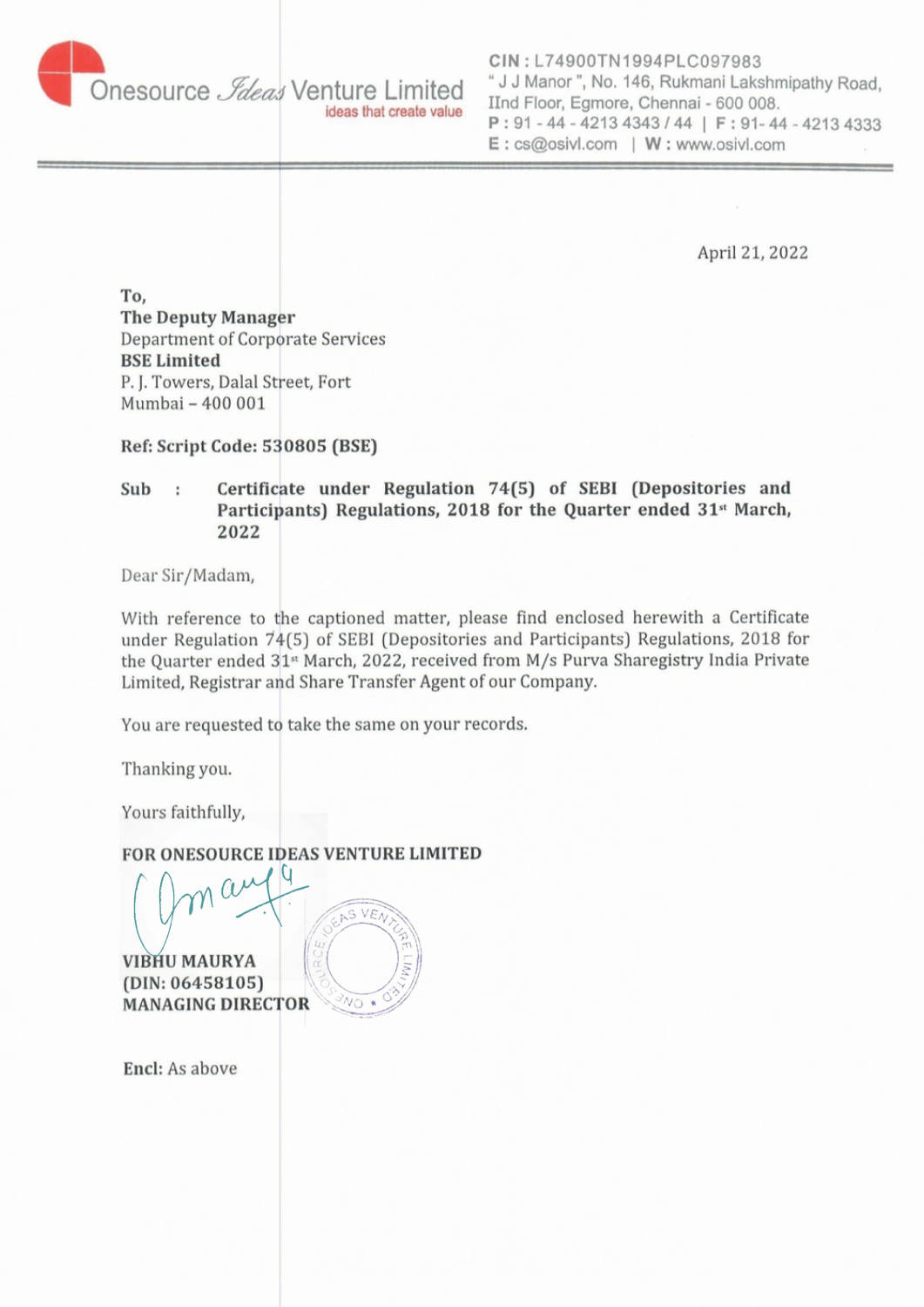

9 Shiv Shakti Industrial Estate, J. R. Boricha Marg, Lower Parel East, Mumbai - 400 011 Tel : 2301 2518 / 2301 6761 • Fax: 2301 2517 • Ema il : support@purvashare.com • Web: www.purvashare.com

01/04/2022

To,

ONESOURCE IDEAS VENTURE LIMITED - INE125F01024

Dear Sir/Madam.

## **Sub: Request for confirmation certificate as per Regulation 74(5) of SECURITIES AND EXCHANGE BOARD OF INDIA (DEPOSITORIES AND PARTICIPANTS) REGULATIONS, 2018**

As per Regulation 74(5) of Securities and Exchange Board of India (Depositories and Participants) Regulations, 2018, we hereby confirm that we have complied with the following within 15 days of receipt of the certificate(s) of security from the Depository Participant(DP):

- The securities comprised in the certificate(s) of Security dematerialised, have been listed on stock exchanges where the earlier issued securities are listed.
- After due verification, immediately mutilated and cancelled the certificate(s) of security received for dematerialisation.
- Substituted in our records the name of the Depository as the registered owner and had sent a certificate to this effect to the Depositories and to every stock exchange on a quarterly basis, where the security is listed.

Thanking you,

Yours faithfully, For Purva Sharegistry (India) Pvt. Ltd.

OD hun

Ms. Deepali Dhuri Compliance Officer.